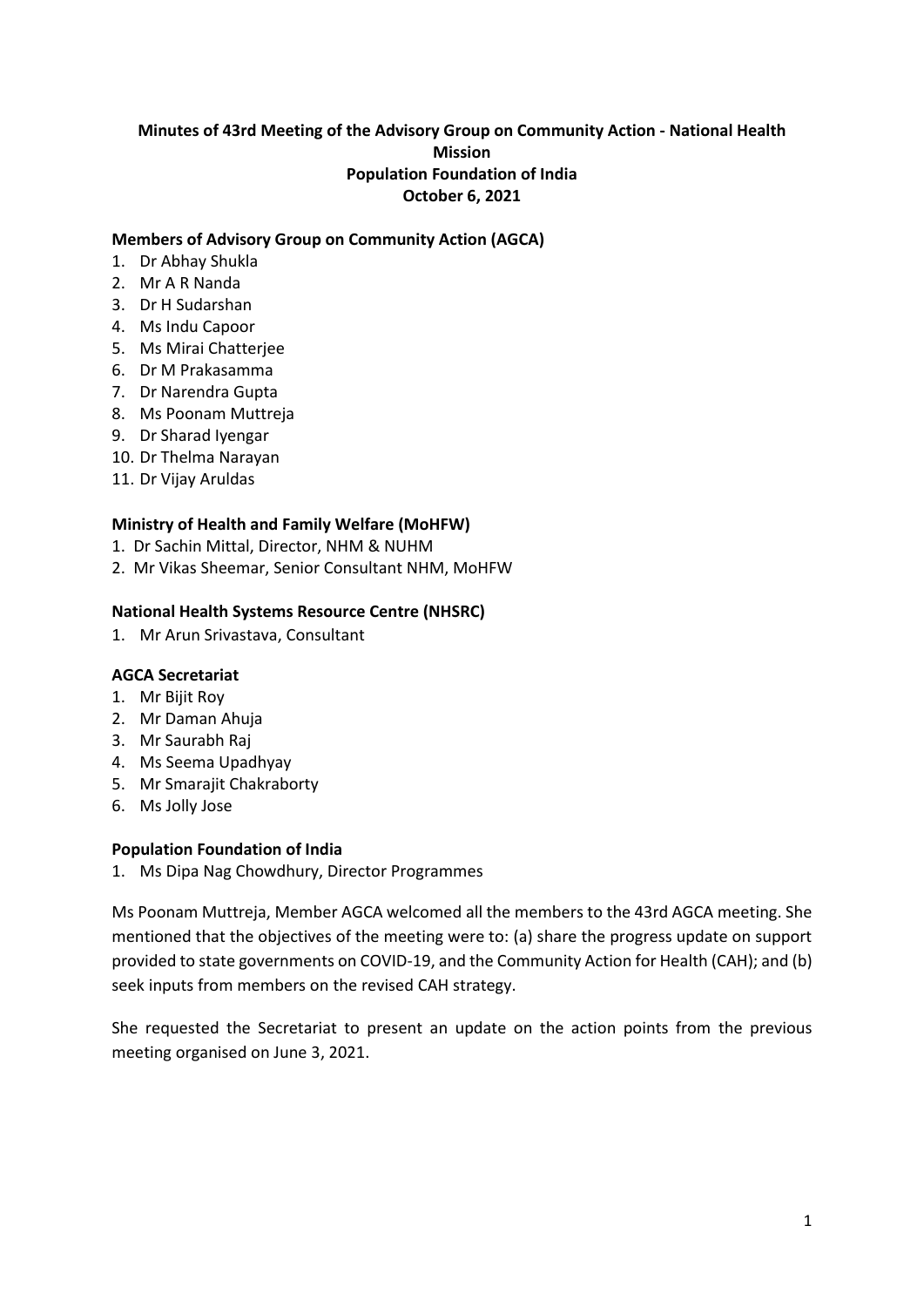| SI. | <b>Action Points</b>                                                                                                                                                             | Responsibility             | <b>Action Taken</b>                                                                                                                                                                                                                                                                                                                                                                     |
|-----|----------------------------------------------------------------------------------------------------------------------------------------------------------------------------------|----------------------------|-----------------------------------------------------------------------------------------------------------------------------------------------------------------------------------------------------------------------------------------------------------------------------------------------------------------------------------------------------------------------------------------|
| No. |                                                                                                                                                                                  |                            |                                                                                                                                                                                                                                                                                                                                                                                         |
| 1.  | Organise meeting of the<br>AGCA<br>sub-group<br>to<br>deliberate, and plan actions<br>address<br>vaccine<br>to<br>hesitancy                                                      | <b>AGCA</b><br>Secretariat | A sub group meeting was organised on June 5,<br>2021. Based on suggestions, a series of dipstick<br>exercises was undertaken to understand<br>COVID-19 vaccine hesitancy issues in 37<br>districts across seven states in June 2021. Key<br>findings and recommendations were shared<br>with the MoHFW and NHSRC on June 24, 2021.<br>Secretariat is developing a set of IEC materials. |
| 2.  | Organise a briefing meeting<br>with Mr Vishal Chauhan,<br>Joint<br>Secretary-Policy,<br>brief<br><b>MoHFW</b><br>to<br>on<br>community action for health<br>and role of the AGCA | AGCA<br>Secretariat        | A briefing meeting with Mr Chauhan was<br>organised on June 17, 2021. Senior officials<br>from NHSRC also participated.                                                                                                                                                                                                                                                                 |
| 3.  | Develop a strategy<br>on<br>community action for next<br>phase of COVID-19                                                                                                       | AGCA<br>Secretariat        | Three meetings of the sub- committee were<br>organised in August and September 2021. The<br>Secretariat has drafted, and shared the<br>strategy document on October 5, 2021 with all<br>AGCA members and the NHSRC team. This will<br>be discussed at the 43 <sup>rd</sup> AGCA meeting.                                                                                                |

# **Compliance report on action points from the 42th AGCA meeting**

## **A. Progress update and Guidance from the MoHFW**

Ms Muttreja requested Dr Sharad Iyengar, Member AGCA to chair the session on 'Progress update and guidance from the MoHFW.'

Bijit Roy presented an update on the activities undertaken during the period from July-September 2021. Key highlights are as follows:

- The MoHFW has approved ₹34.23 crores for implementation of the CAH processes as part of the NHM Programme Implementation Plans (PIPs) for 21 states in the FY 2021-22. There is an overall budget increase of 26% over the previous financial year.
- The MoHFW has also approved ₹1.54 crores for the AGCA operations on August 31, 2021.
- Revised CAH strategy: Three meetings of the sub- committee were organised between August-September, 2021. Based on the inputs, the Secretariat drafted, and shared the strategy document with all AGCA members, and the NHSRC team for inputs.
- Support was provided to NHSRC in preparing the reference book for Panchayati Raj Institutions (PRIs) on health.
- Work has been initiated on developing a set of resource materials for Jan Arogya Samitis (JASs), Mahila Arogya Samitis (MASs), community monitoring tools for Comprehensive Primary Health Care (CPHC), and guidance note for organising Jan Samwads by JAS.
- Addressing vaccine hesitancy: A dip-stick study was undertaken in 37 districts across seven states to understand the issues around COVID-19 vaccine hesitancy. A note including findings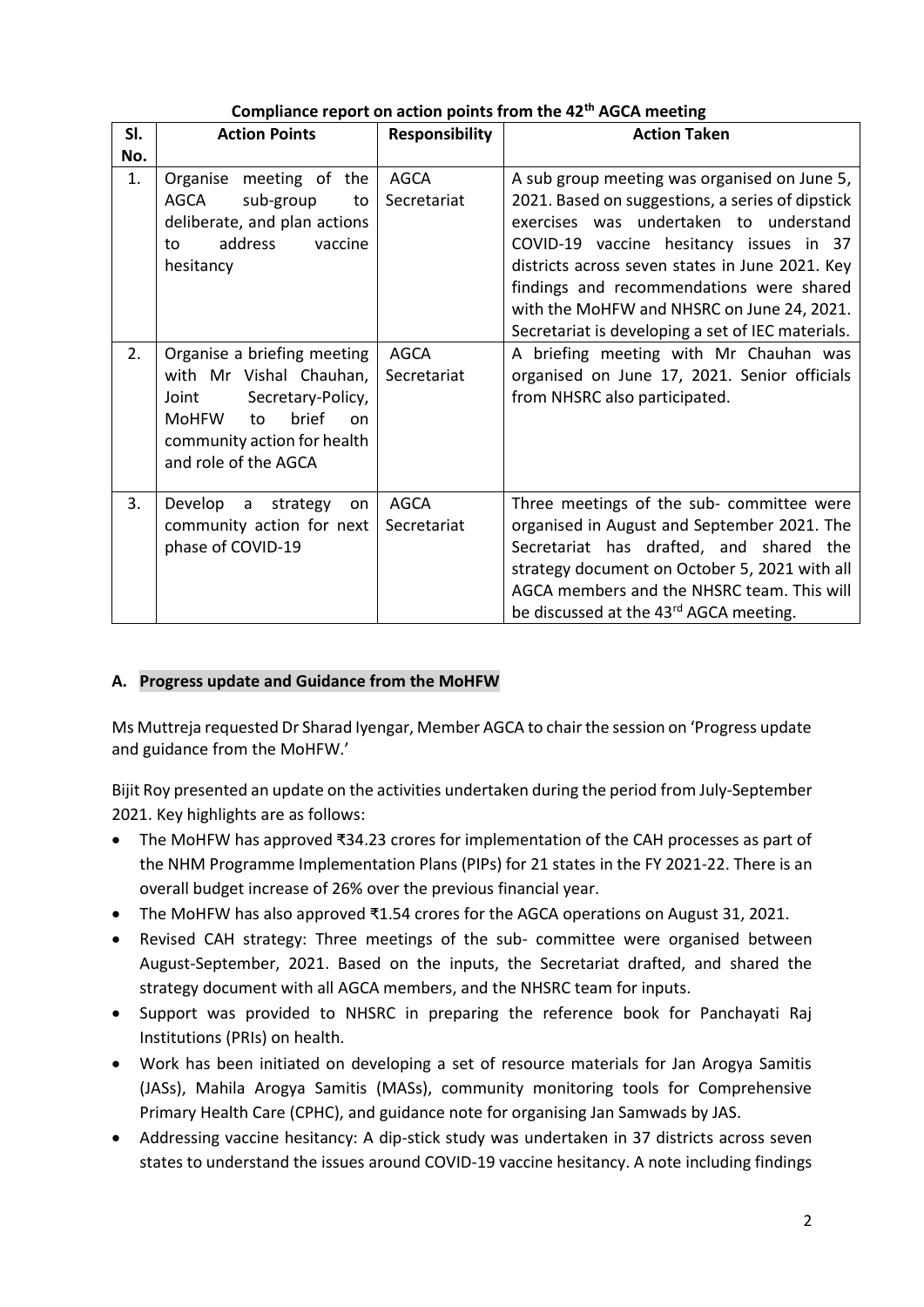and recommendations was developed, and shared with MoHFW and the NHSRC. In addition, key communication messages have been identified to develop the communication materials, which will be disseminated in this quarter.

- Technical support to the state governments:
	- $\circ$  Undertook visits to 12 states<sup>1</sup> for planning implementation of CAH with state nodal officers, facilitating trainings, reviewing field implementation, and share feedback with state and district NHM officials.
	- $\circ$  Facilitated 16 batches of state and regional level trainings with 611 participants.
	- o Facilitated five batches of orientations, in which 216 Community Health Officers (CHOs) from Bihar and Karnataka participated.
	- o Developed a reference book for RKS members of Urban PHCs in Uttar Pradesh.

# **Feedback from the MoHFW**:

Dr Sachin Mittal, Director NHM & NUHM shared the following feedback:

- The AGCA has done commendable work in supporting the state governments in COVID-19 mitigation and community engagement.
- The resource materials and documents developed by the AGCA, were relevant and timely.
- Increased allocations for CAH implementation signify the importance that the MoHFW accords to community participation and action.
- There is a need to work more on increasing public awareness on services, schemes and entitlements.
- Non-Communicable Diseases (NCDs) need greater attention. The Health and Wellness Centre (HWC) staff, and the JAS members need to be capacitated to mobilise people to seek timely and regular services.
- The NHSRC and the AGCA should work more closely in developing resource materials, and providing technical support to the state governments.

## **Feedback from the AGCA members**:

**.** 

- There should be greater emphasis on decentralized participatory health planning (DPHP) especially village health planning, and utilization of resources based on community needs.
- There is a need to look at the issues around disability, care for elderly, and mental health within the overall approach of CAH.
- The trainings of VHSNC members should have components on nutrition and family planning.
- The Secretariat should share all the CAH resource materials developed over past couple of years with the state governments and CSOs, even if they have been shared in the past.

<sup>1</sup> Sikkim, Tripura, Odisha, Jharkhand, Bihar, Madhya Pradesh, Rajasthan, Gujarat, Delhi, Uttarakhand, Karnataka and Kerala.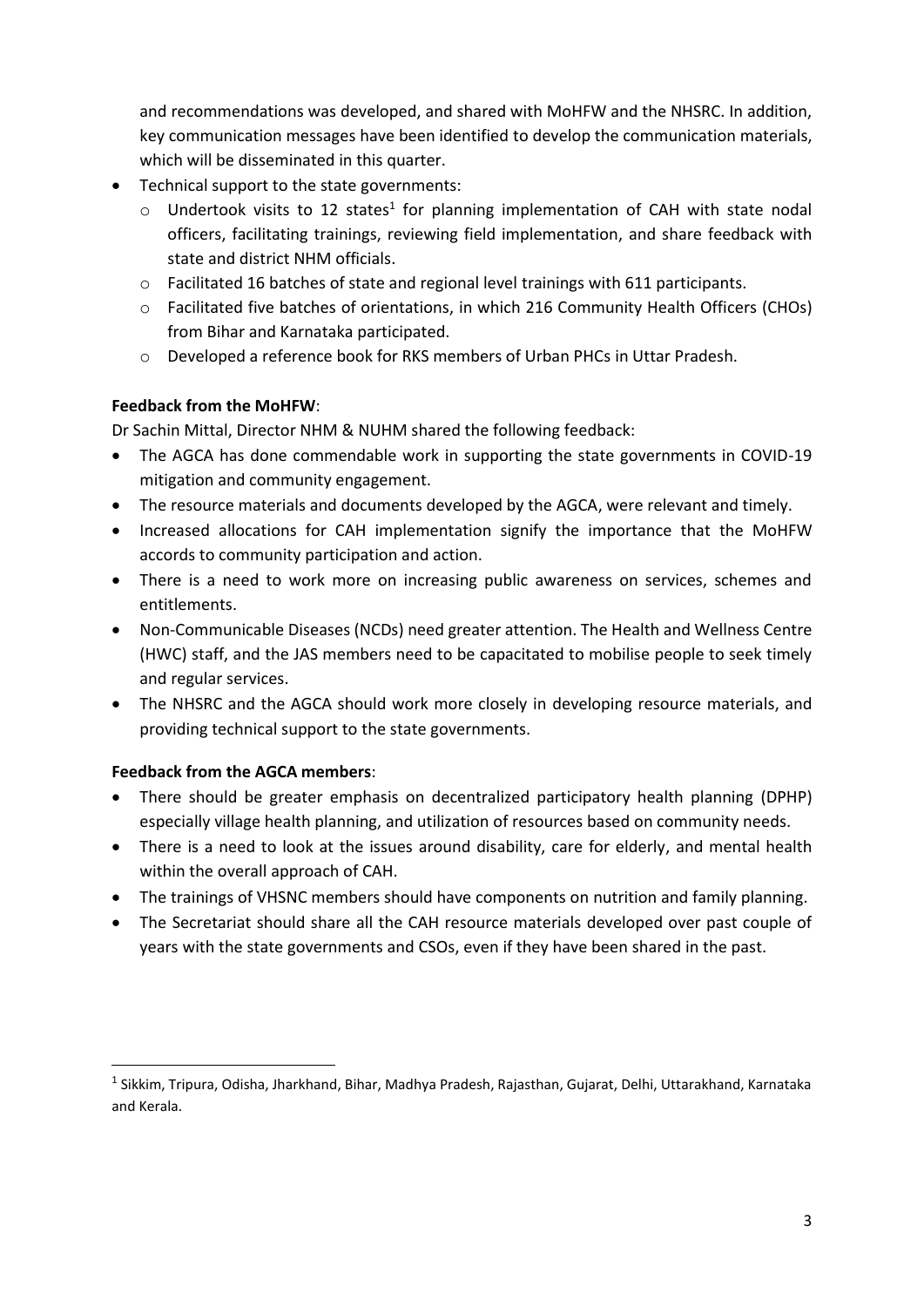### **B. Discussion on CAH strategy 2021-23:**

The session was chaired by Ms Mirai Chatterjee, Member AGCA.

Bijit Roy shared the key highlights of the CAH strategy based on the suggestions made at the AGCA sub-group meetings. The goal and priority areas of the draft strategy are as follows:

## **Goal:**

'Strengthen and scale up mechanisms to improve access, and utilisation of quality comprehensive primary health care services through community action for health.'

## **Priority areas:**

- 1. Continue to strengthen community mobilisation and action towards COVID-19 mitigation, including addressing vaccine hesitancy
- 2. Support roll out of CPHC through the HWCs and JASs
- 3. Build capacities of PRIs and Urban Local Bodies (ULBs) on devolution of funds, and functions under the 15th Finance Commission
- 4. Scale up and sustain the pace of community- based monitoring and planning.

## **Feedback from the members**:

- Decentralised Participatory Health Planning (DPHP) should be an integral part of the strategy. The document should explicitly mention its importance, and the need for scaling up.
- The scaling up of CAH will require additional resource in terms of human resources and other programme costs. The AGCA should share its inputs with the MoHFW for greater resource commitments.
- As HWCs are being established, the orientation for CHOs on community action components should be done on an immediate priority.
- Malnutrition among the elderly is a critical public health issue, which needs to find a focus within the revised strategy.
- Referrals from the public health facilities to private hospitals accredited under the Ayushman Bharat-Pradhan Mantri Jan Arogya Yojana (AB-PMJAY) can be a part of the strategy.
- Social media including WhatsApp, can be leveraged to collect community feedback as well as disseminate information.
- CSOs should be engaged actively in facilitation of CAH processes across the states.
- Patient rights charter on services needs to be disseminated widely for public awareness.
- While monitoring and accountability of the private health sector is an important area, most members felt that the AGCA should focus on issues related to public health system within its mandate.
- There was overall consensus on the revised CAH strategy document. The Secretariat will incorporate the above feedback.